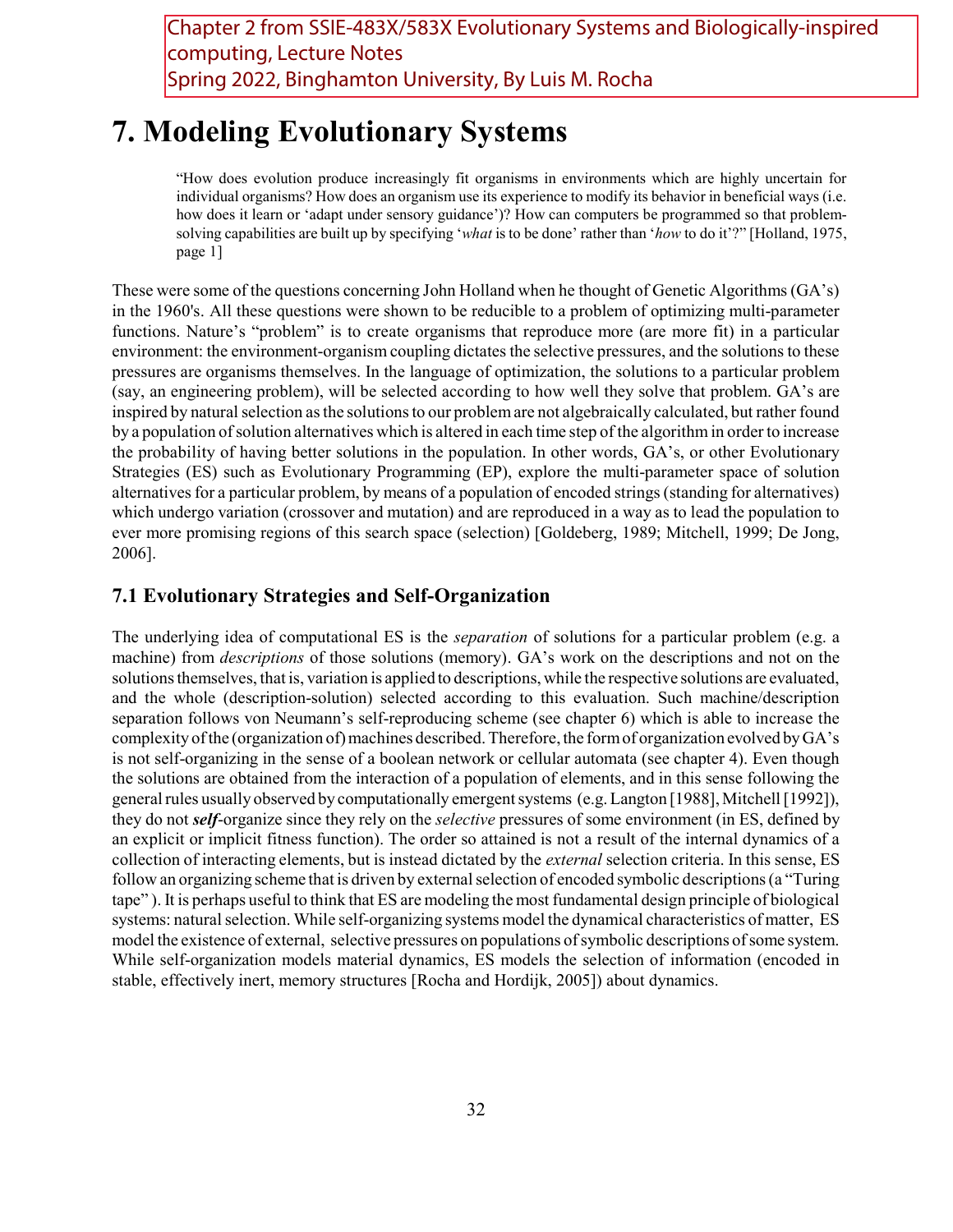## 7.2 Development and morphogenesis: self-organization and selection come together

Since the original introduction of GA's, many subsequent developments had to do with the inclusion of a developmental stage, or intermediate layers between genotype and phenotype; in other words, the creation of some artificial morphogenesis or regulation. The idea has been to encode rules that will themselves selforganize to produce a phenotype, rather than the direct encoding of the phenotype itself, or the introduction of gene regulation . As discussed in class, these rules often use L-System grammars which dictate production system programs [Wilson, 1988] leading to some phenotype. The most important advantage of this intermediate stage, as initially explored by Kitano [1990], Gruau [1993], Belew [1992] and others, is the ability to code for much larger structures than a direct encoding allows. In practical terms, they have solved some of the scalability problems of encoding (e.g.) neural networks in GA's, by reducing the search space dramatically.

L-system grammars are higher-level descriptions of self-organizing developmental processes. However, these first approaches used solely context-free, state-determined, L-System grammars, compromising epistasis (or mutual, non-linear, influence of genetic descriptions amongst each other) in the simulation of self-organizing development. Dellaert and Beer [1994] and Kitano [1994], for instance, used Boolean networks to simulate genetic epistasis and self-organization. In other words, the GA encodes rules which construct Boolean networks whose nodes stand for aspects of the phenotypes we wish to evolve on some physical simulation. In Dellaert and Beer's model, the nodes stand for cell mitosis and other characteristics. This way, the solutions of the GA are self-organizing systems whose attractor behavior dictates pre-defined phenotypic traits.

These approaches in effect offer an emergent morphology, that is, they encode rules which will themselves self-organize into some phenotype (instead of strict programming of morphology). The indirect encoding further allows the search to occur in a reduced space, amplified through development. An interesting side effect has to do with the appearance of modularity traits on the evolved phenotypes [Wagner, 1995]. Subsequent developments paid even more attention to the contextual regulation that indirect encodings afford to the search [Rocha 1995, 1997]. More recently, given our expanded view of genomics, other intermediate layers between genotype and phenotype have been explored, such as transcription regulation [Reil, 1999; Hallinan & Wiles, 2004] and RNA Editing [Rocha et al, 2006]. The inclusion of more sophisticated regulation of genetic information prior to translation, while not necessarily including a self-organizing component, allows us to model a much more realistic genotype/phenotype/environment interaction. Instead of genotypes used exclusively for Mendelian inheritance (see chapter 5) of (directly encoded) phenotypic traits, ES with genotype regulation allow us to model the contextual, plastic development of phenotypes we have come to understand via modern Genomics—thus also learning additional design principles for bioinspired computation [Huang et al, 2007].

The most important aspect of GA's with emergent morphologies is the utilization in the same model of an external selection engine (the GA) coupled to a particular self-organizing dynamics (e.g. Boolean networks) standing for some materiality. Such schemes bring together, computationally, the two most important aspects of evolutionary systems: self-organization and selection. These models belong to a category of selforganization referred to as Selected Self-Organization which is based on symbolic memory [Rocha, 1996, 1997, 1998]. Selected Self-Organization with distributed memory is also possible in autocatalytic structures, though its evolutionary potential is much smaller than the local memory kind [Rocha, 2001][Vasas, 2010]. The reason lies in Von Neumann's notion of self-reproduction (see chapter 6). The introduction of symbolic descriptions allows a much more sophisticated form of communication: structures are constructed from static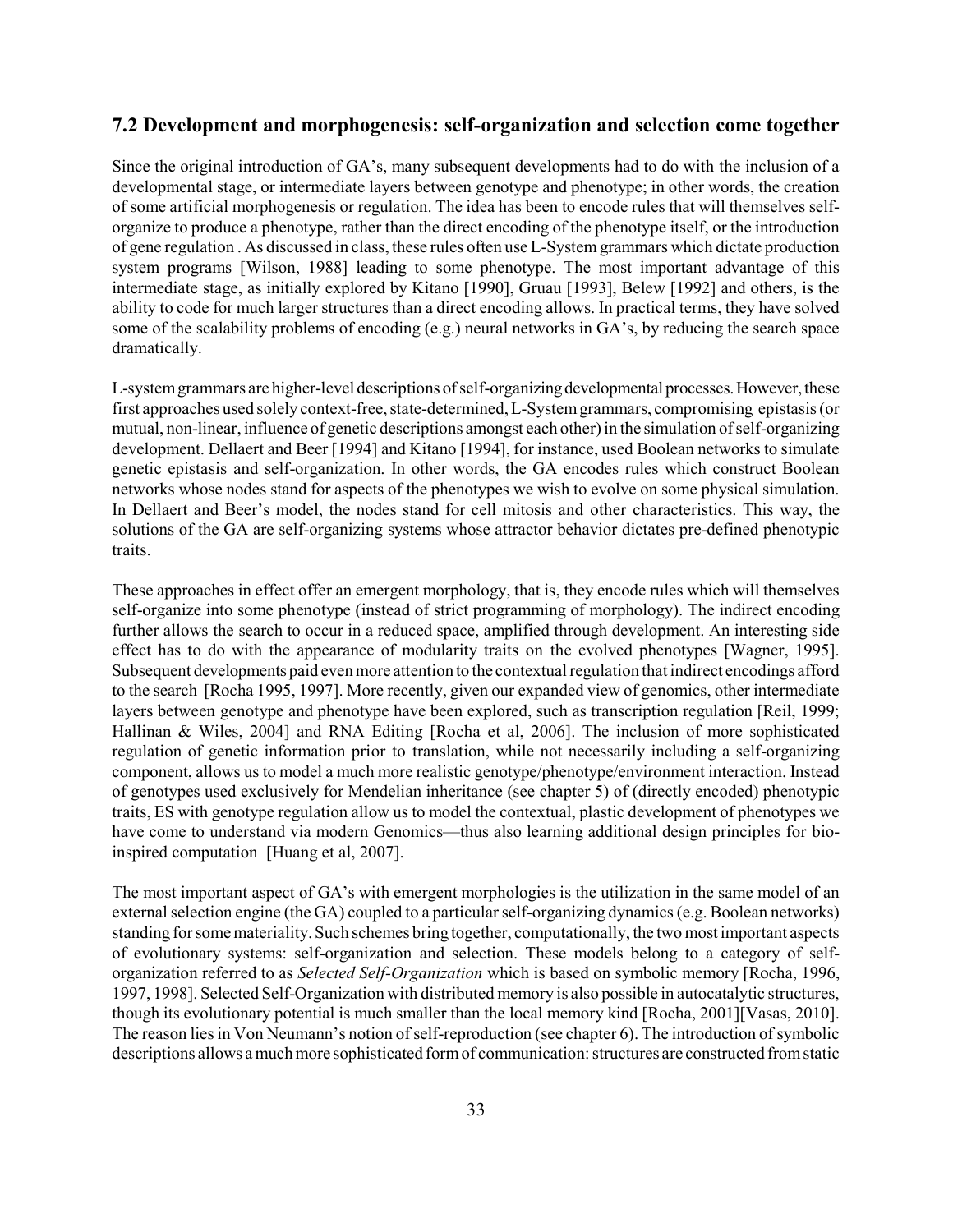descriptions and do not have to reproduce through some complicated, and limited process of self-inspection. In other words, separate descriptions (stored in effectively inert memory structures like DNA) can be used to reliably construct any kind of structure in an open-ended manner, while self-inspection relies on only those structures that happen to be able to make copies of themselves. As an example, a non-genetic protein-based life form, would have to rely only on those proteins that could make direct copies of themselves [Rocha, 2001].

### 7.3 Multi-level complexity of evolutionary systems

Throughout this course emphasis was put on identifying the most important tools utilized in the field of Artificial Life. We started with self-organizing systems, exemplified with the logistics equation, random boolean networks, cellular automata (e.g. Conway's game of Life), and all characterized in terms of dynamical systems theory. Later, with the von Neumann self-reproduction scheme, I argued that statedetermined (purely dynamic) systems are not able to offer *open-ended evolution*, that is, to increase their complexity with genuine emergence of new functionalities. Dynamic systems are restricted to the complexity of their attractor landscape.

For this purpose, systems inspired by von Neumann's scheme, which demand the separation between the description of a machine from the machine itself, and therefore introduce the concept of *memory* and external selection, were introduced. Such systems offer a model of the mechanisms utilized by natural selection, and are accordingly known as evolutionary systems (or evolutionary strategies) — e.g. genetic algorithms and evolutionary programming. We can also refer to the mechanisms utilized to model the kind of evolution that natural selection offers as memory-based selective strategies: selection acting on memory elements in order to change the dynamic structure they encode.

I further emphasized hybrid systems which try to model both the self-organizing and selective mechanisms of biological systems, and can therefore offer a more complete understanding of evolutionary systems. These memory-based, selected self-organizing systems, follow a view of evolutionary systems based on the semiotic closure of genotype-phenotype maps [Pattee & Raczaszek-Leonardi, 2012], which are rather open to control [Rocha, 2000] and prone to be organized in multiple scales of interaction (multi-level complex networks) [Pattee, 1973]. For practical applications, I showed approaches aiming at the introduction of nondeterministic, self-organizing, developmental steps between genotype and phenotype such as the evolution of boolean/neural networks encoded through L-System rules in a genetic algorithm. Also discussed were models capable of emergent computation by coupling genetic algorithms to cellular automata in order to have the latter solve non-trivial tasks, and the dynamics of adaptative immunity that harnesses a "private" natural selection of lymphocytes in vertebrates.

The understanding of the relative importance the two basic categories of organization in artificial systems introduces a very powerful way to study the relative importance of self-organization and natural selection in biological systems themselves. In other words, by creating different forms of life-as-it-could-be with different degrees of both these categories, we may shed some light on the credit assignment problem of biology: how much of evolution is a result of natural selection and how much is a result of the self-organizing characteristics of its specific materiality.

I was able to introduce many of the usual applications of Artificial Life and Bio-Inspired Computing, from bugs and boids, to evolutionary robots, social evolution, and the multi-level complexity of adaptive immunity. Each of these applications can be a universe of investigation in itself, so emphasis was instead put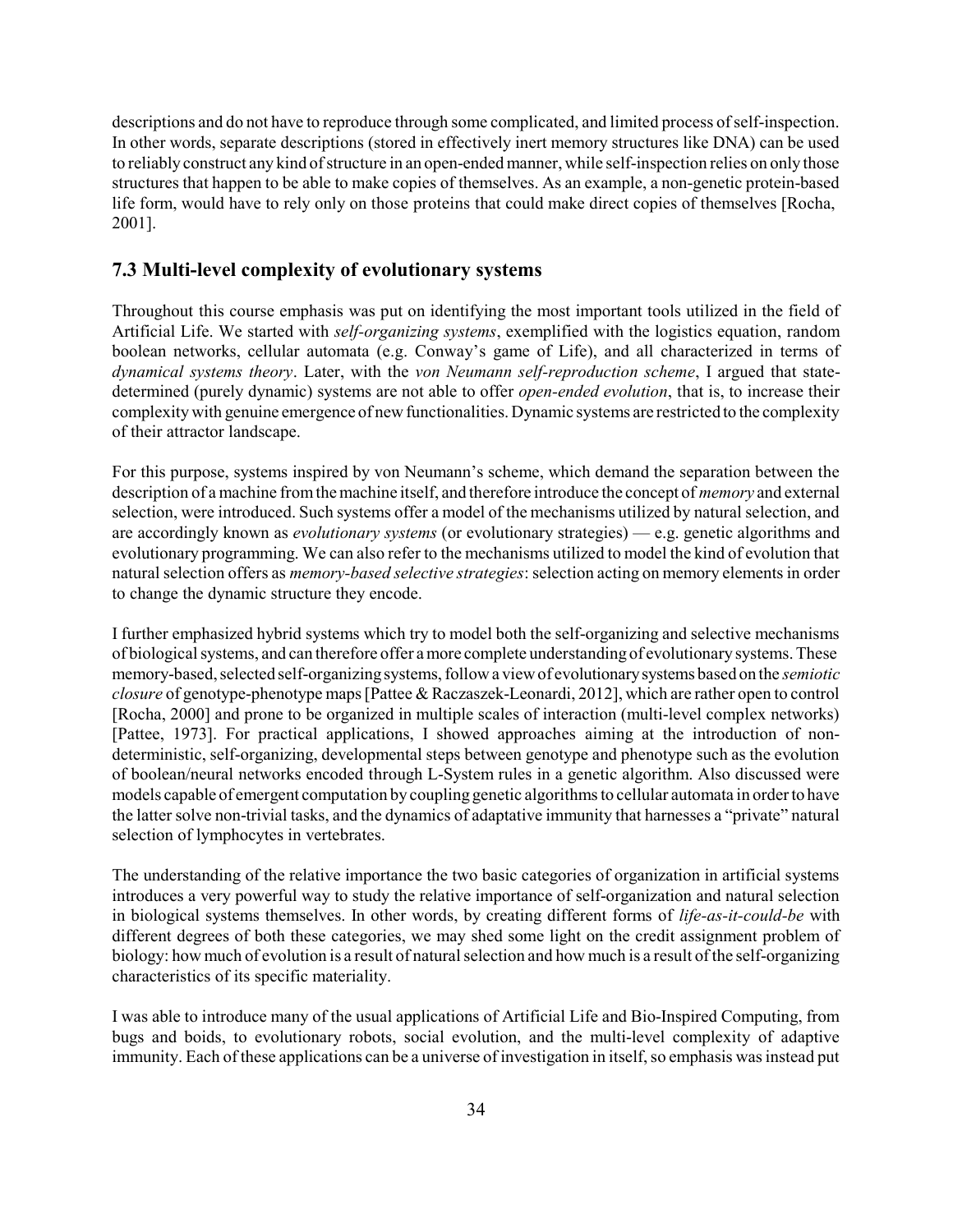on the basic categories of organization and their respective simulation tools referred above. In one way or another, all of these applications utilize in different degrees such tools described throughout the course. For instance, evolutionary robots may use a genetic algorithm to evolve a Boolean network for its control system allowing it to solve some maze. To the extent that its control system was evolved and uses self-organizing mechanisms, we can say that such control system was subjected to a memory based selective type of selforganization. Naturally, the robot itself (its moving parts and sensors) were not evolved but engineered; the complete evolution of a robot through self-organization and selection represents probably the most ambitious long-term goal of Artificial Life, showing us how far behind we still are from getting there.

#### Further Readings and References:

- Belew, R.K. [1993]."Interposing an Ontogenic Model Between Genetic Algorithms and Neural Networks." In: Advances in neural information processing (NIPS5). J. Cowan (Ed.). Morgan Kaufmann.
- De Jong, K.A.[2006]. Evolutionary Computation: A Unified Approach. MIT Press.
- Dellaert, F. and R.D. Beer [1994]."Toward an evolvable model of development for autonomous agent synthesis." In: Artificial Life IV: Proceedings of the Fourth International Workshop on the Synthesis and Simulation of Living Systems. R. Brooks and P. Maes (Eds.). MIT Press.
- Goldberg, D. E. [1989]. Genetic Algorithms in Search, Optimization, and Machine Learning. Addison-Wesley.
- Gruau, Frédéric [1993]."Genetic Sythesis of Modular Neural Networks." In: Proceedings of the fifth international conference on Genetic Algorithms. S. Forrest. Morgan Kauffman, pp 318-325.
- Hallinan, J. And J Wiles [2004]. "Asynchronous Dynamics of an Artificial Genetic Regulatory Network". 9th International Conference on Artificial Life. MIT Press.
- Holland, John H. [1975]. Adaptation in Natural and Artificial Systems. University of Michigan Press.
- C. Huang, J. Kaur, A. Maguitman, L.M. Rocha[2007].""Agent-Based Model of Genotype Editing". Evolutionary Computation, 15(3).
- Kitano, H. [1990]."Designing Networks using Genetic Algorithms with Graph Generation System." In: Complex Systems Vol. 4, pp 461-476.
- Kitano, Hiroaki [1994]. "Evolution of Metabolism for Morphogenesis." In: Artificial Life IV: proceedings of the fourth international workshop on the synthesis and simulation of living systems. R. Brooks and P. Maes (Eds.). MIT Press.
- Mitchell, M. [1992]. "Genetic algorithms". In Lectures in Complex Systems. L. Nadel and D. Stein (Eds.). SFI Studies in the Science of Complexity Vol. V, Addison-Wesley. pp 3-87.
- Mitchell, M. [1999]. An Introduction to Genetic Algorithms. MIT Press.
- Pattee, H. H. (1973). Hierarchy theory: The Challenge of Complex Systems. Braziller.
- Pattee, H. H., & Raczaszek-Leonardi, J. [2012]. Laws, language and life: Howard Pattee's classic papers on the physics of symbols with contemporary commentary (Vol. 7). Springer Science & Business Media.
- Reil, T. 1999. "Dynamics of Gene Expression in an Artificial Genome Implications for Biological and Artificial Ontogeny". In Proceedings of the 5th European Conference on Advances in Artificial Life (September 13 - 17, 1999). D. Floreano, J. Nicoud, and F. Mondada, Eds. Lecture Notes In Computer Science, vol. 1674. Springer-Verlag, London, 457-466
- Rocha, Luis M. [1995]."Contextual Genetic Algorithms: Evolving Developmental Rules." In: Advances in Artificial Life. F. Moran, A. Moreno, J.J. Merelo, and P. Chacon (Eds.). Series: Lecture Notes in Artificial Intelligence, Springer-Verlag. pp. 368-382.
- Rocha, Luis M. [1996]."Eigenbehavior and symbols." In: Systems Research Vol. 12, No. 3, pp. 371-384.
- Rocha, Luis M. [1997]. Evidence Sets and Contextual Genetic Algorithms: Exploring Uncertainty, Context, and Embodiment in Cognitive and Biological Systems. PhD. Dissertation. SUNY Binghamton.
- Rocha, Luis M. [1998]." Selected Self-Organization and the Semiotics of Evolutionary Systems." In: Evolutionary Systems: The Biological and Epistemological Perspectives on Selection and Self- Organization. S. Salthe, G. Van de Vijver, and M. Delpos (eds.). Kluwer Academic Publishers, pp. 341-358.
- Rocha, Luis M. [2000]. "Syntactic autonomy, cellular automata, and RNA editing: or why self-organization needs symbols to evolve and how it might evolve them". In: Closure: Emergent Organizations and Their Dynamics.